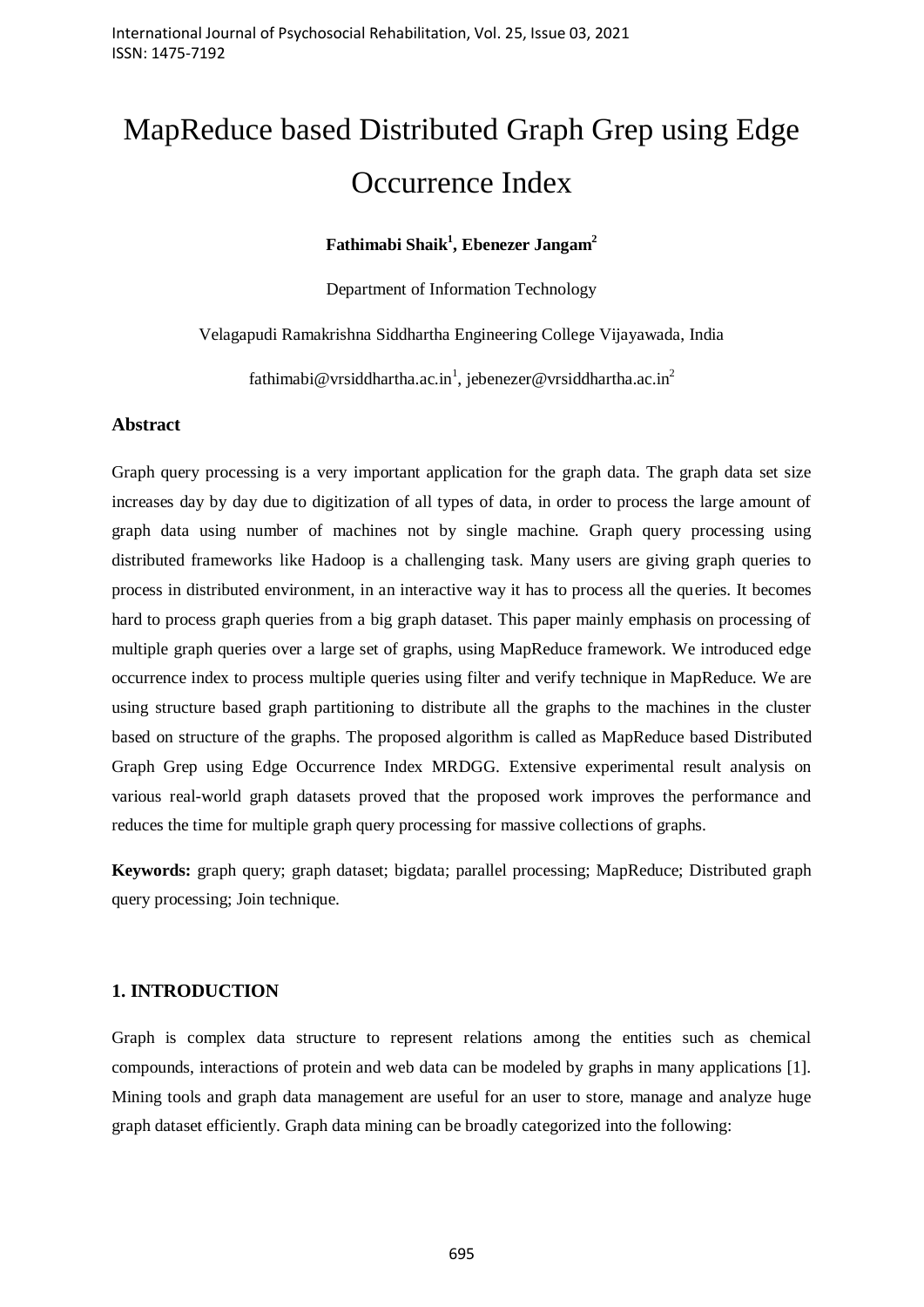Structural Pattern Mining: When a graph dataset is given, extracting the interesting structural patterns is referred to as the structural pattern mining.

Graph Indexing and Search: It focus mainly on the creation of graph index and then perform search operation. This searching can be done exactly in small graph databases. Approximately searching strategy can be applied on large graph data bases. Graph datasets are available in the following two categories: Graph transaction setting[2] dataset consists of a large number of small graphs. Single graph setting[3] the data is a single big graph. This paper mainly emphasis on the graph transaction setting which consists of millions of graphs. Scientific domains such as chemistry and bio-informatics are the major dependents of Transaction graph datasets.

Graph queries are used to retrieve the information from graph databases. These graph queries are categorized into 2 types. They are Subgraph query: Retrieving all the graphs in the huge graph dataset for which the given query graphs are the subgraphs. Supergraph query: Retrieving all the graphs in the dataset for which the given query graphs are the super graphs.

Many researchers proposed various methods to process graph queries using graph indexing such as GraphGrep[4], GraphIndex[5], FGIndex[6], Closure-Tree[7] etc. These algorithms assume is small and fit in main memory, but the size of the data is increasing day by day, for example, SCIFinder reports that about 4000 new compound structures are added each day. In such scenarios these kind of indexing algorithms are unfit. For these kind of applications, it is not appropriate to employ these kind of in-memory approaches, as it is somewhat difficult to prepare and update the index and perform query processing on a centralized machine efficiently. Big Data Frameworks are used by the researchers in all the domains where the data is huge.

This work processes multiple graph queries using Hadoop MapReduce. At first we have to begin with a naive approach and its drawbacks. To overcome the time consumption drawback of naive approach and number of subgraph isomorphism tests we used filter and verify scheme. MR Distributed Graph-Grep partitions the graphs into set of machines. Collectively all machines generate the Inverted Edge Occurrence Index. This Index is stored in the HDFS. Filter and verify steps are used when a set of graph queries are being processed. This is the first work to generate inverted edge occurrence index for graph database and processing multiple graph queries over a large graph dataset using Join technique in MapReduce. The following are the contributions of this paper:

- We introduce inverted edge occurrence index and its maintenance.
- The graphs are filtered using Replicated Join using Distributed Cache in hadoop.
- Multiple graph queries can be processed as batch processing.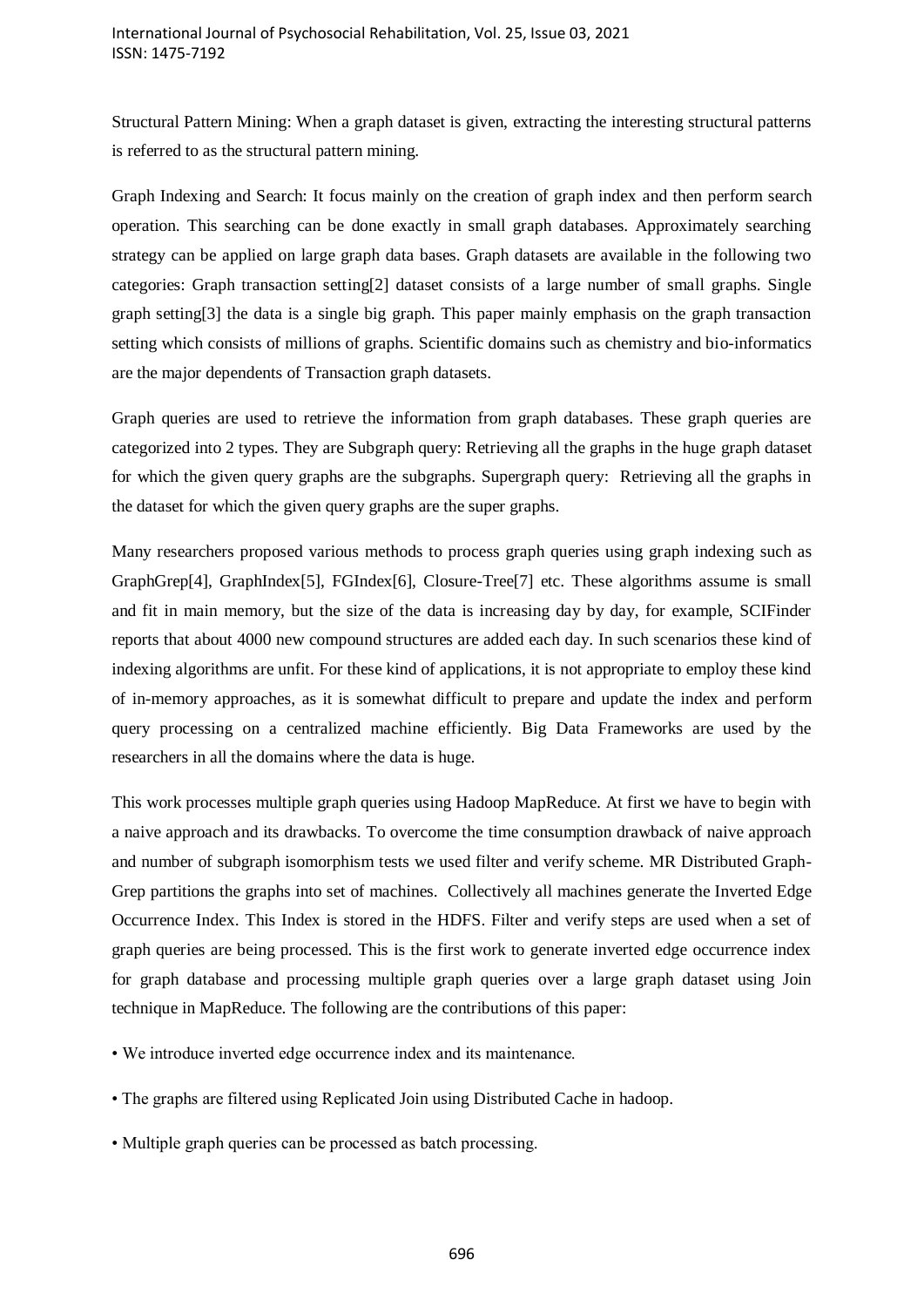• MRDGG performance was demonstrated on synthetic as well as real world large datasets.

The rest of the paper is as follows: the related work was presented in Section 2 and preliminaries were presented in section 3. Proposed method was explained in Section 4. In Section 5 experimental results were presented. Finally, Section 6 concludes the work.

#### **2. RELATED WORK**

Graph indexing techniques are classified into two types: path-based Index, sub-graph based Index. In Path-based Index, generate all the paths upto some maximum length and then build index for all the paths. For example graphgrep[4]. SubGraph based index generates all subgraphs and then index the subgraphs. For example gIndex[5], FGIndex[6], Closure-Tree[7], GString[8]. Graph indexing algorithms assume that the data set is small and the mining task will be finished in a small amount of time by using an in-memory based methodology. Most of the graph data sets are difficult to handle within a single machine due to their size and complexity for example the PubChem project now a days serves more than 30 million chemical compounds, whose storage capacity hits terabytes[12] of memory. MSP[10] proposes structure based graph partitioning to process multiple subgraph query processing using MapReduce. In[11] Extended graph partition and enumeration of multiple subgraphs are presented.

In distributed environment heterogeneous types of graphs are collected and stored to process. When the dataset is large, mining the large graph dataset and then indexing is a complex work. To overcome this drawback, in this paper we used edge based index because edge is the basic unit for any graph. MapReduce Technique has grabbed the attention of people from both of industry and academia[5]. MapReduce technique presents a distributed way to process data intensive jobs without having the difficulty in handling jobs across nodes. It opts for a data intensive approach of distributed computing with the ease of "moving computation to data". Apart from this, to improve the IO performance and to handle massive data distributed file system was utilized. Another interesting fact is that high level details are hidden from programmers which make them to develop distributed solutions is an easy way. Most of the people admired because of this reason.

#### **2.1 Join data from different sources using MapReduce**

There are several possible approaches with different tradeoffs. The comparison of different join algorithms in MapReduce is presented in [19].

#### • Reduce-side join:

It is also termed as re-partitioned sort-merge join. Each record is associated with tag that is data source name. Most of the processing is done at the reducer. Joining operation is carried out at the end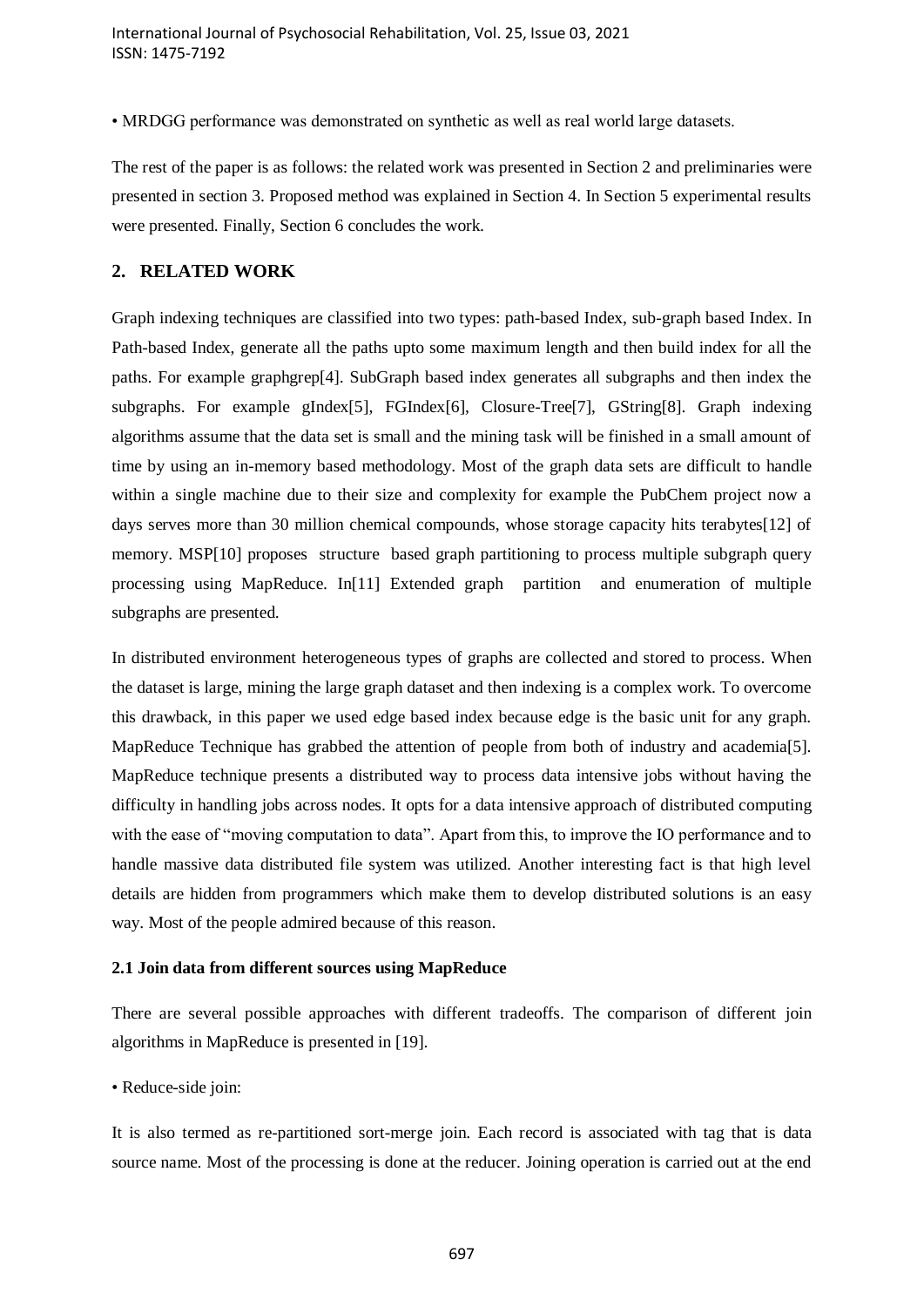of reduce phase. At first all the data was shuffled across the network and then majority of the data was dropped during the joining process. The more efficient mechanism would be elimination of more data in the map phase.

• Replicated join using Distributed Cache

By using join operation we can join data from two sources, one source is big and the second source is small. A tremendous gain in efficiency is achieved if the source which is small fits in the memory of mapper and all mappers perform joining in the map phase. In database terminology it is called replicated join as one of the data table is replicated across all nodes in the cluster.

Distributed Cache: To distribute files to all nodes in a cluster, Hadoop has a new mechanism termed as distributed cache.

Using distributed cache small data is available to all mappers. So join takes place in the mapper. So it reduces the communication cost. Song-Hyon Kim et al.[9] proposed a parallel approach to process multiple graph queries using MapReduce and Bloom filter. Here BloomFilter is filtering the data graphs based on edge label. To filter the graphs using Bloom filter is a time consuming process and producing false positive values is another drawback of Bloom filter. It is using naive approach.

A solution to the subquery search in cloud was proposed by Y Luo et al.[15], which process single query using two index files. This work filters the graphs only. Big graph processing frameworks are Pergel [16], Pegasus [17], processes a single big graph like social network or web data instead of set of small graphs.

# **3 PRELIMINARIES**

# **3.1 Definitions**

Graph A graph is denoted by a tuple  $g = (V, E, L, l)$  where V is the set of vertices and E is the set of undirected edges such that  $E \subseteq V \times V$ . L is the set of labels of vertices or edges, and the labelling function defines the mapping: V ∪ E  $\rightarrow$  L. We also denote the vertex set and the edge set of graph g by  $V(g)$  and  $E(g)$  respectively.

Subgraph Isomorphism Given two graphs  $s = (Vs, Es, Ls, ls)$  and  $g = (Vg, Eg, Lg, Ig)$ , s is said to be subgraph isomorphic to g (s  $\subseteq$  g) if and only if there exists an injective function f : Vs  $\rightarrow$  Vg such that (1)  $\forall$  v  $\in$  Vs, we can have  $f(v) \in Vg$  and  $ls(v) = lg(f(v));$  (2)  $\forall (u, v) \in Es$ , we can have  $(f(u), f(v)) \in S$ Vg, and fs[u, v] = fg[f(u), f(v)]. Given two graphs  $g = (V, E, L, l)$  and  $g1 = (V 1, E1, L1, l1)$ , g is subgraph isomorphic to g1, denoted  $g \subseteq g1$  if and only if there exists an injective function. The function is injective (one-to-one) if every element of the codomain is mapped to by at most one element of the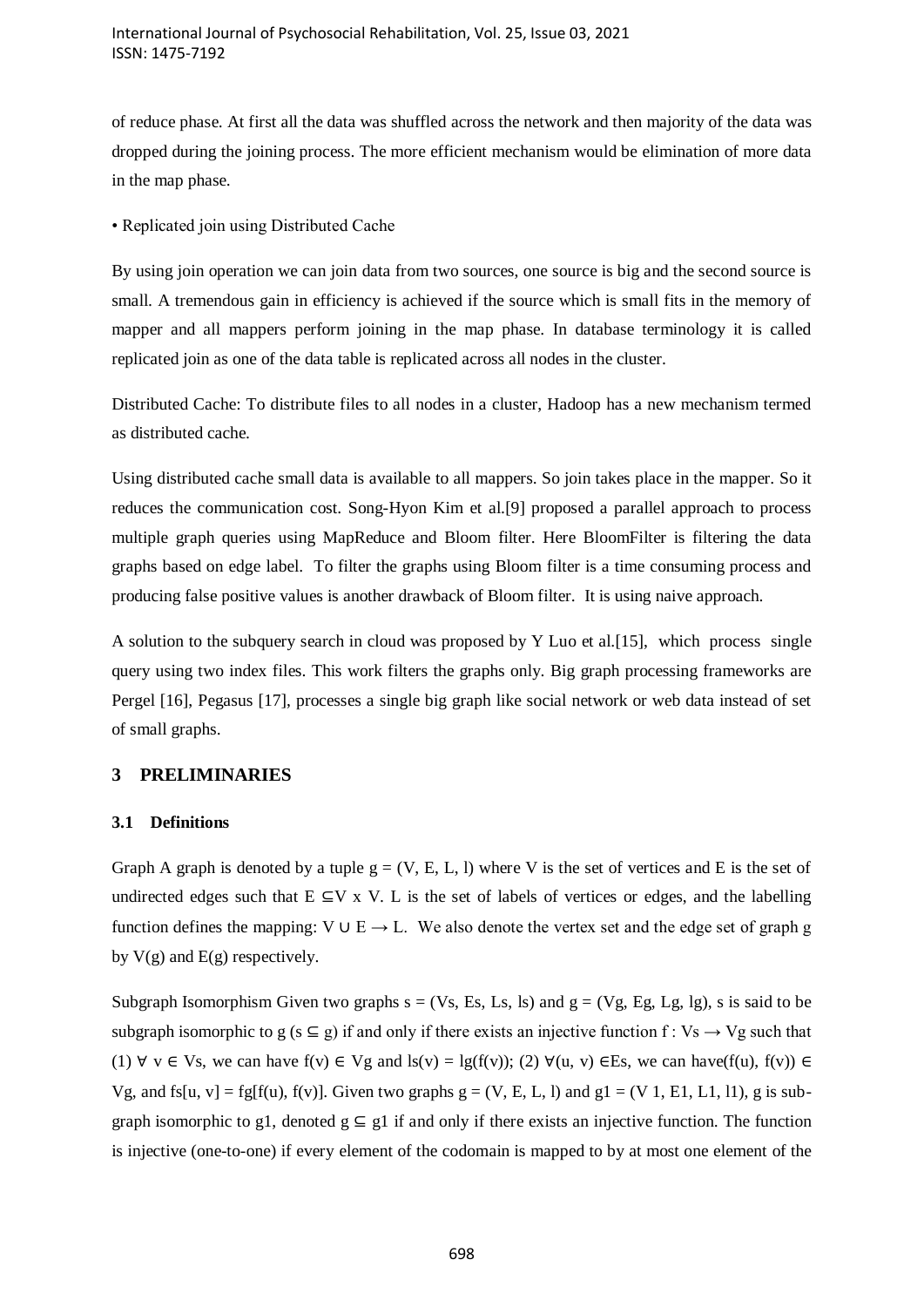domain. An injective function is an injection. ∀x,y∈A f(x)=f(y)⇒x=y or equivalent ∀x,y∈A,x=y⇒  $f(x) = f(y)$ .

#### **3.2 Problem Statement**

For the given graph dataset  $D = g1$ ,  $g2$ ,  $g3$  gn contains set of small graphs and query set  $Q = q1$ ,  $q2$ , q3..qm contains set of query graphs such that  $|Q|$  | D | for each graph query  $q \in Q$ , we have to find all the graphs to which q is subgraph isomorphic from D.

Streams of queries are processed at a time in this approach. In a distributed environment, we have to process queries that emerge from different sources. Efficient query processing on high speed stream is useful for many applications that require accurate query response. Higher throughput is achieved by eliminating the recurring common parts among query in batch query processing Technique.

#### **3.3 Graph Representation**

Graph Representation as One Single Line:

Number of Graph datasets are available in multi-line format. Frequent subgraph mining works[2] divides the given input graph dataset into a set of files and are given as input to the Map Reduce program as part of the data representation step. A serialized format of g, exists in a single line format, which enumerates vertices and edges in g, i.e  $\{ |V(g)|, |E(g)|, 1(V(g)), E(g) \}$  where  $e \in E(g)$  is represented as from - gid, to - gid, l(e). <graphid>, <no of vertices> ,<no of edges><Labels of all vertices>,<edgelist>

Graph id : a unique identifier for a single graph g. No of vertces: total no of vertices in the graph. No of edges: total no of edges in the graph. Labels of all vertices: List of Labels of all the vertices of the graph. Edgelist: List of edges of the graph. Each edge contains three elements. <sourceid, destinationid, edgelabel> For example:  $g2$ , 4, 4, A, B, C, E, 0, 1, b, 0, 2, d, 1, 2, e, 2, 3, f.



Figure 1: A set of data graphs and a set of query graphs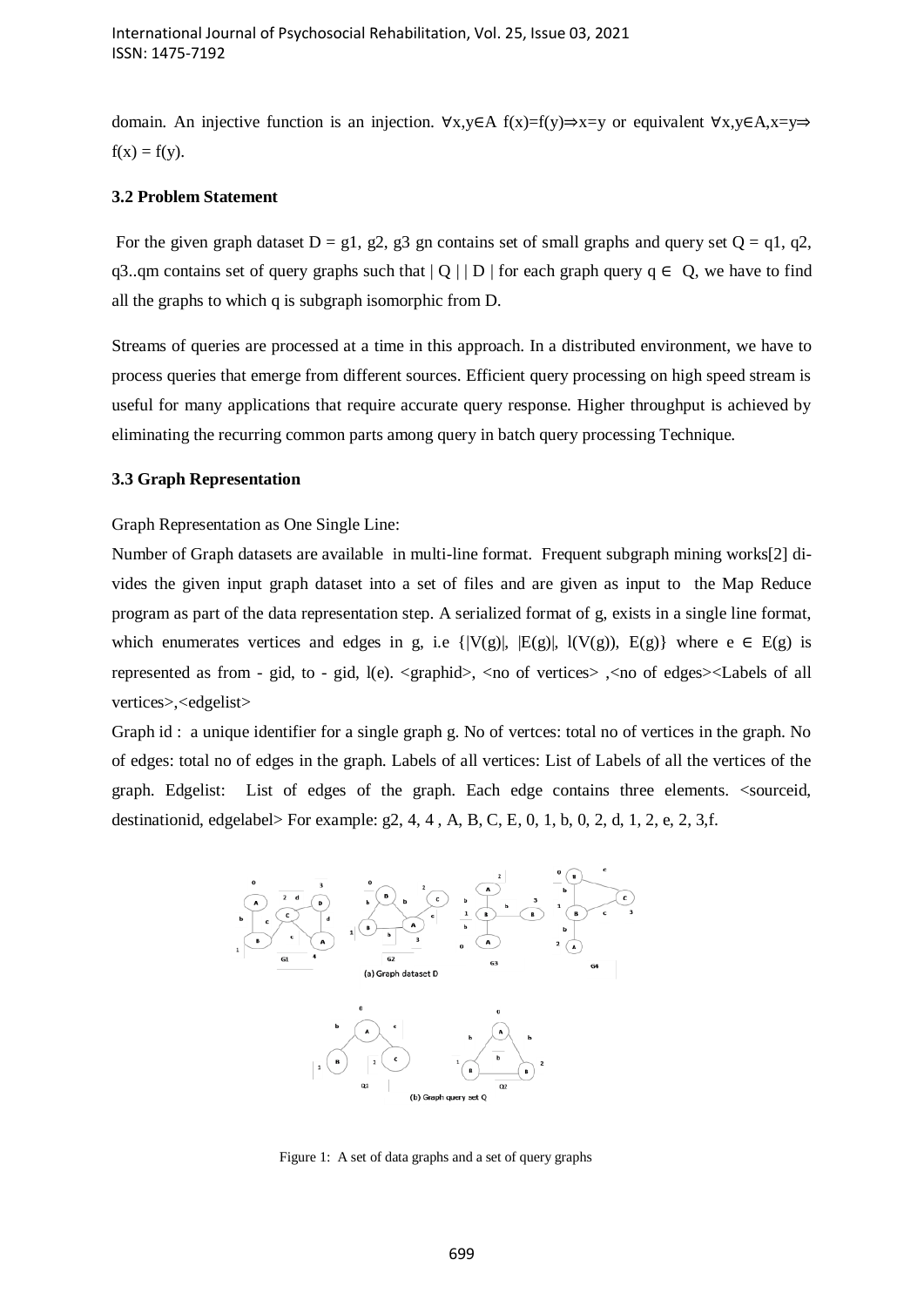# **4 PROPOSED APPROACHES**

In this section, we first discuss a naive approach for processing multiple graph queries using MRDGG.

# **4.1 Naive Approach**

Naive approach performs parallel subgraph isomorphism test for each pair of query graph q and data graph g such that  $q \in O$  and  $q \in D$ . Since  $|O|$  | D |, using Distributed Cache these query graphs are available to all machine in the cluster. Each machine do the pair wise subgraph isomorphism test and if it is yes then it sends it to the reducer. At the reducer we get the query id and list of matched data graph ids. subgraph isomorphism test takes  $|0| \times |D|$  times in total, which is a time consuming process for query processing. To overcome this we proposed the MapReduce based Distributed Graph Grep (MRDGG).

# **4.2 MRDGG: MapReduce based Distributed Graph Grep**

MRDGG is processing multiple graph queries using Replicated join using Distributed Cache and the number of subgraph isomorphism tests are reduced by filter and verify scheme. The basic steps of Distributed Graph Grep are as follows:

- Build the Inverted Edge Occurrence based Index for large graph database.
- Search space is going to be reduced by filtering the database on the basis of submitted queries.
- Perform exact matching.
- Index maintenance.

Proposed work is divided into three phases:

Index Building, Multiple Sub-graph query processing and Index maintenance phase. The Figure 2 below describes in detail about each phase. According to the filter and verify approaches, during filter step we acquire candidate data graphs then in the second step instead of performing the subgraph isomorphism tests on all data items apply only on the candidate graphs. Filter step filters all irrelevant graphs by comparing the features of query graphs with the features of data graph. It reduces the overall execution time significantly by reducing the number of graphs to be verified.

It is using index files to filter and verify. We design three approaches to graph query processing using filter and verify scheme.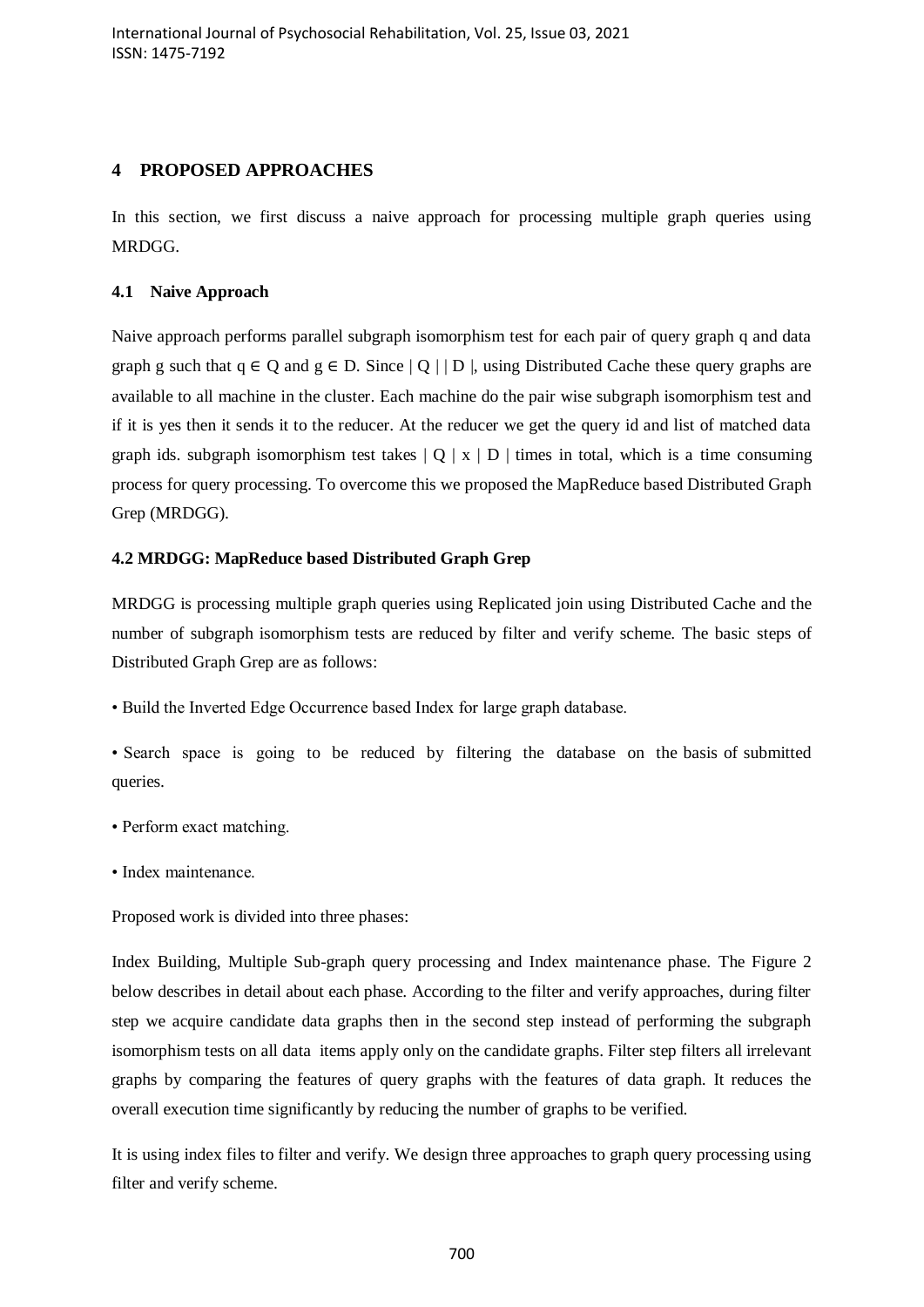We design two Index files which are useful for Graph Query Processing. Inverted Edge Index file is used to filter the data graphs. Inverted Edge Occurrence Index is used to verify the subgraph isomorphism testing. Figure 2 shows that one map reduce round is used for index creation and one round is used for index maintenance.



Figure 2: An overview of Index Building and Index Maintenance

According to the Index files used in Graph Query processing we propose two approaches as follows:

• Distributed Graph Query Processing using Inverted Edge Occurrence

Index (One MapReduce round)

• Distributed Graph Query Processing using both Inverted Edge Index and Inverted Edge Occurrence Index (two MapReduce rounds)

| <b>Mapper Output</b>        |               |  | <b>Reducer Output</b>       |                                                |  |  |  |
|-----------------------------|---------------|--|-----------------------------|------------------------------------------------|--|--|--|
| Edge<br><b>Graph Set</b>    |               |  |                             |                                                |  |  |  |
| $<$ ABb>                    | G1(0,1)       |  |                             |                                                |  |  |  |
| $\triangleleft$ BC $\infty$ | GI(1,2)       |  | Edge                        | <b>Graph id with Edge Occurrences</b>          |  |  |  |
| $\leq$ AC $c$ >             | G1(4,2)       |  | $<$ ABb>                    | $G1(0,1), G2(3,0)(3,1), G3(2,1)(0,1), G4(2,1)$ |  |  |  |
| $<$ ABb>                    | G2(3,0),(3,1) |  | <b b=""></b>                | G2(0,1), G3(1,3), G4(0,1)                      |  |  |  |
| $\leq$ AC $\infty$          | G2(3.2)       |  | $\leq$ AC c $>$             | G1(4,2), G2(3,2)                               |  |  |  |
| $\langle$ BBb>              | G2(0,1)       |  | $\triangleleft$ BC $\infty$ | G2(1,2), G4(1,3)(0,3)                          |  |  |  |
| $<$ CD d $>$                | G1(2,3)       |  | <c d=""></c>                | G1(2,3)                                        |  |  |  |
| $\leq$ AD d $\geq$          | G1(4,3)       |  | $\langle$ AD d>             | G1(4,3)                                        |  |  |  |
| $<$ ABb>                    | G3(2,1),(0,1) |  |                             |                                                |  |  |  |
| $\langle$ BBb>              | G3(1,3)       |  |                             |                                                |  |  |  |
| $<$ ABb>                    | G4(2,1)       |  |                             |                                                |  |  |  |
| $\leq$ B B b>               | G4(0,1)       |  |                             |                                                |  |  |  |
| $\triangleleft$ BCc>        | G4(1,3)(0,3)  |  |                             |                                                |  |  |  |

Figure 3: Index building Phase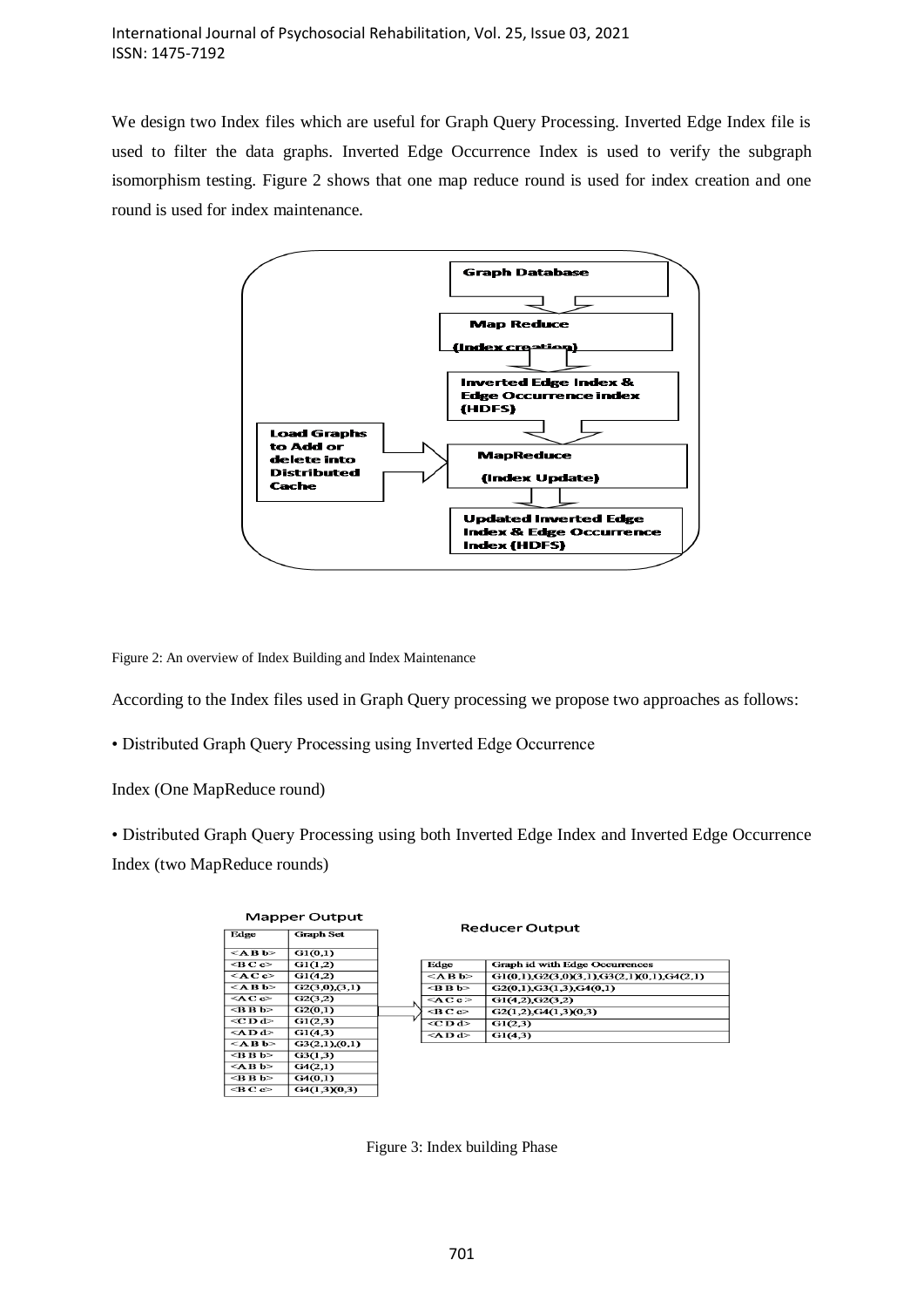# **4.3 Distributed Graph Query Processing using Inverted Edge Occurrence Index**

**Inverted Edge Occurrence Index:**With the help of graph database file map reduce job builds inverted edge occurrence index.

• Parse the graphs: Divide the graph into edges.

• Find each edge and its graph ids and occurrences list: Each mapper sends edge and its graph id and edge vertex ids these vertex ids are called occurrence. Here we are using combiner to get local Graph ids and occurrence list of a particular Edge which is reducing the data flow in the network. No need to write separate class for combiner. The reducer class is used as combiner.

The identical edges are aggregated together in the reduce function

<Edge,GraphNo(Occurrence list)> pairs with identical Edge are aggregated together, and the

reducer function generates the out- put file Edge index and other one is Edge Occurrence List Index.

Algorithm1:InvertedEdgeOccurrenceIndex

Result:EdgeOccurrenceIndex

Data:InputgraphdatabaseD

1ClassMapper

2methodmap(Key:Offset,Value:Gcode(gid,graph));

3foreachgraphGiingraphdatabaseDdo

4foreachedgelabeledwithEdgeLabelido

5Output(EdgeLabeli,GiandOLi)

6end

7end

8ClassReducer

9methodreduce(Key:Edge,Value:List(occurrenceslist))

foreachedge labeledwithEdgeLabeldo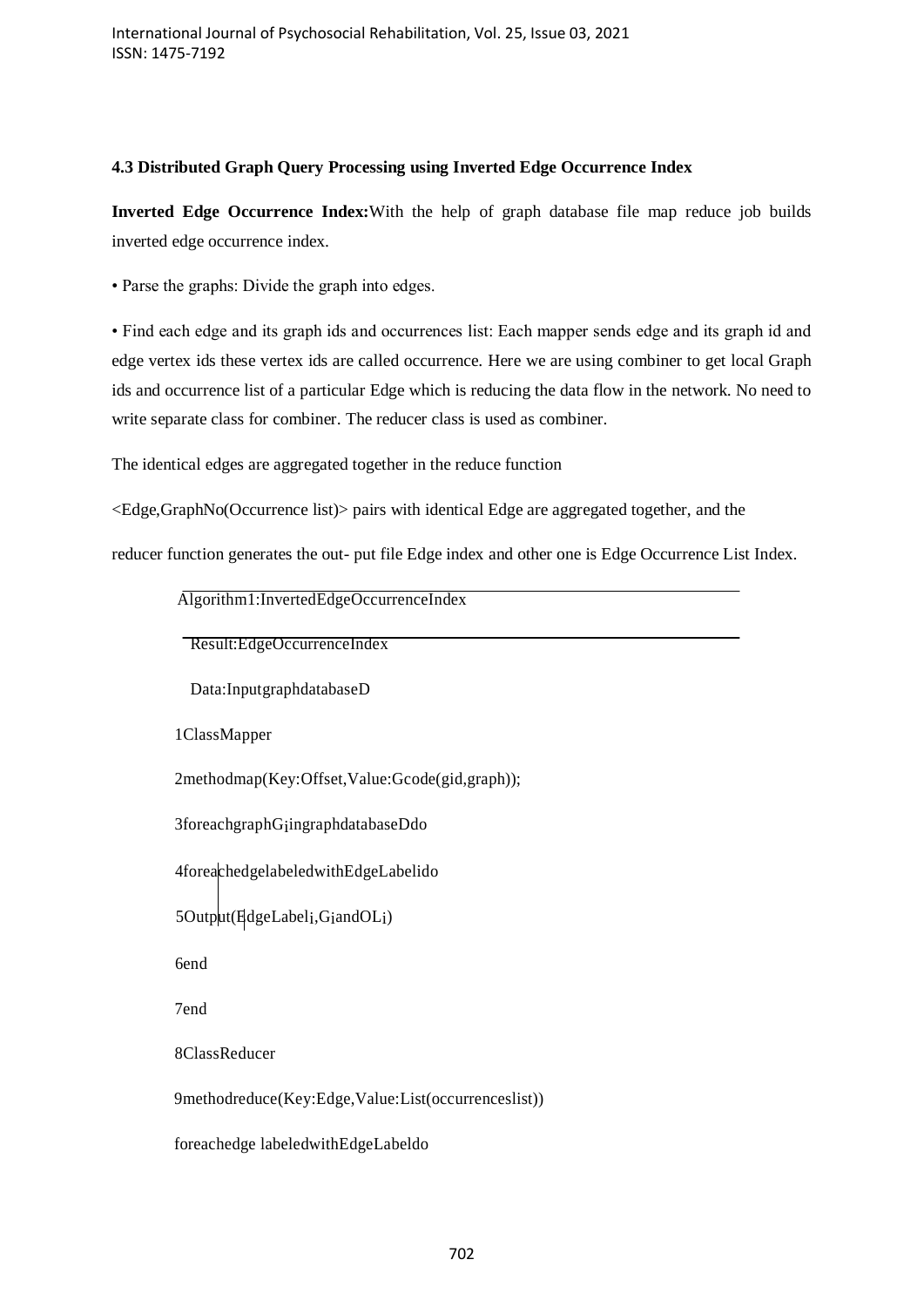10 ConcatenateallgraphidstogenerateGraphSetstringGS<sub>1</sub>:G<sub>11</sub> andOLi1,Gi2andOLi2,Gi3andOLi3...GinandOLin

emit(EdgeLabeli,ListofGSiandOLi)

11end

Inverted Edge Occurrence Index File Format is as follows:

Edge - List of graph ids and its occurrences

A B c - g1 (1,2)(3,5) , g2 (1,3)

This assigning index is presented in Algorithm 1.

This approach is using one map reduce round for filter and verification. In this approach Inverted Edge Occurrence Index is the input instead of original graph Database for verification because the edge occurrence positions are there in the index. The inverted Edge occurrence index is read from HDFS and query graph edge occurrence index is loaded into distributed cache. Mapper is reading an Edge from Inverted Edge occurrence list and verifying if it exists in the query edges. If it exists, Mapper is doing join step and send  $\langle$  auery id and data graph id $\rangle$  as the key and  $\langle$  Edge Lable and edgeoccurrences> as the value. Reducer get query id and graph id as key and all its edges and edge occurrences as values. Reducer is doing verification. In this approach we can get false positives.

#### **Query Processing using Inverted Edge Occurrence Index**

This approach is using single MapReduce to do filter and verification. Query preparation step is same as above approach. This approach is using inverted edge occurrence index to join the query edges and data graph edges. Here inverted edge occurrence index is input to the mappers. Each mapper is doing join step based on edges and send it to the reducer. Reducer is doing filter step and verification. Query preparation phase: Query preparation Step: Set of query graphs which we are going to process are preprocessed in this step. We prepare Inverted edge Occurrence index including occurrences list for both filter step and verification step, and is loaded via Distributed Cache. In this round the inverted edge occurrence index file is the input. Query edge index file is loaded into distributed cache. At the map stage the input data are partitioned into equal size blocks and each block is assigned a mapper. Each mapper reads block of inverted edge occurrence index. From the input each edge and its graph ids and occurrences are coming, if that edge is there in the query index then do join operation and prepare the key and value and send to the reducer.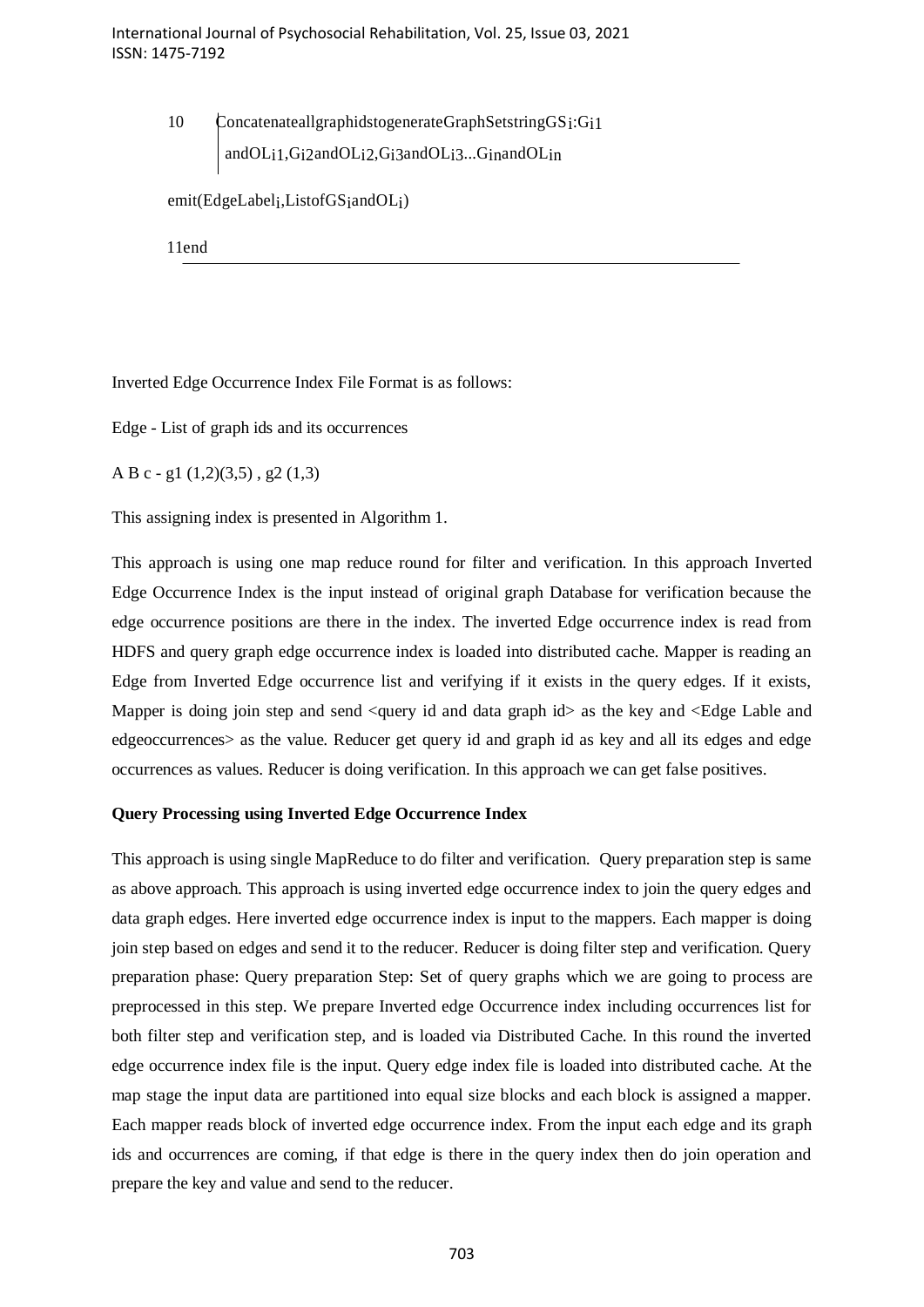**Reducer:** At the reducer, key is query id and data graph id and value is he list of edge and its occurrences in that graph. Each line of reducer is one data graph id and corresponding edges. Now get the edges from query, if all the edges in the query are present in the data graph then do verification otherwise filter the graph. Like this reducer is doing both filter and verification.

# **4.3.1 Distributed Graph Query Processing using both inverted edge index and Inverted Edge occurrences index**

This approach requires two MapReduce rounds. One round is used for filter and one round is used for verification. This approach uses both index files and it gives the result.

Filter step is same as in the first approach Algorithm 2. Verification: During filter step, Inverted Edge index is used

| Algorithm2: Filter and verification using EdgeOccurrenceIndex     |
|-------------------------------------------------------------------|
| Result: Finalresult: queryid-graphids                             |
| Data:InvertedEdgeOccurrenceIndex,Indexofquerygraphsare            |
| loadedintoDistributedCache                                        |
| 1methodSetup                                                      |
| 2readindexofquerygraphsfromintoqueryedgelistfromdistributed cache |
| 3classMapper                                                      |
| 4methodmap(key:offset, value:edge-gid(occurrencelist))            |
| 5getedgefrominputfile                                             |
| 6searchinqueryedgelist                                            |
| 7ifedgefoundinqueryedgelistthen                                   |
| 8getgraphidslistintogidsandoccurrences;                           |
| 9getqueryidslistintoqids;                                         |
| 10foreachqidinqidsdo                                              |
| $11 \text{key}$ = qid + gid;                                      |
| 12value=edge+occurrencelist;                                      |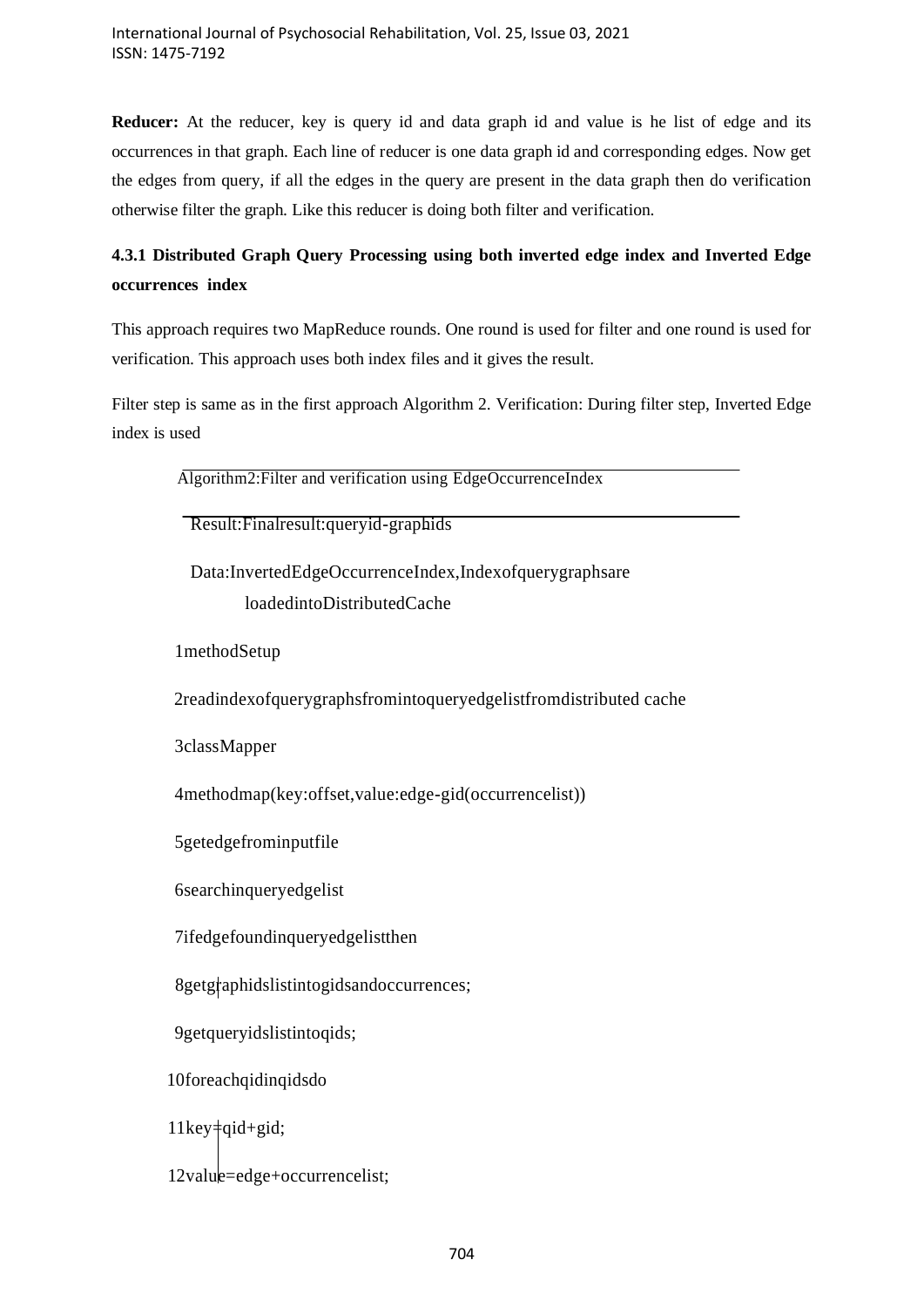International Journal of Psychosocial Rehabilitation, Vol. 25, Issue 03, 2021 ISSN: 1475-7192

13emit(key,value); 14end 15classReducer 16methodReduce (key:qid-gid,value:edgeoccurrencelist) 17getqueryidanditsinformation; 18ifsubgraphisotest(qid,gid)then 19emit(qid,gid);

and inverted edge index of query graphs is placed into distributed cache. This filter step is giving the candidate graphs which contain all the edges of the query graph (it is same as filter in first approach). So False positives are reduced. During verification, Inverted Edge Occurrences Index is the in- put and query edge occurrences are placed in distributed cache. In this round mapper is doing join step to get the edge occurrences list of the candidate datagraphs only. It is giving work to all the datanodes. It reduces communication cost. Even though it is using two MapReduce rounds, it is reducing the communication cost because it is sendingonly the edges in query graph instead of all the edges in the data graph. The process is shown in figure 5.

|  |  |  |  |  | Algorithm3: VerificationusingEdgeOccurrenceIndex |  |
|--|--|--|--|--|--------------------------------------------------|--|

| Result: Finalresult: queryid-graphids                  |                                                   |  |  |  |
|--------------------------------------------------------|---------------------------------------------------|--|--|--|
| Data:<br>graphsfromDistributedCache                    | InvertedEOIndexfromHDFA, filterstepresultandquery |  |  |  |
| 1methodSetup                                           |                                                   |  |  |  |
| 2readinvertedeoindexofquerygraphsintoqueryedgelist;    |                                                   |  |  |  |
|                                                        | 3readfilterstepresultintofilterquery;             |  |  |  |
| 4classMapper                                           |                                                   |  |  |  |
| 5methodmap(key:offset, value:edge:gid(occurrencelist)) |                                                   |  |  |  |
| <b>6getedgefromvalue</b>                               |                                                   |  |  |  |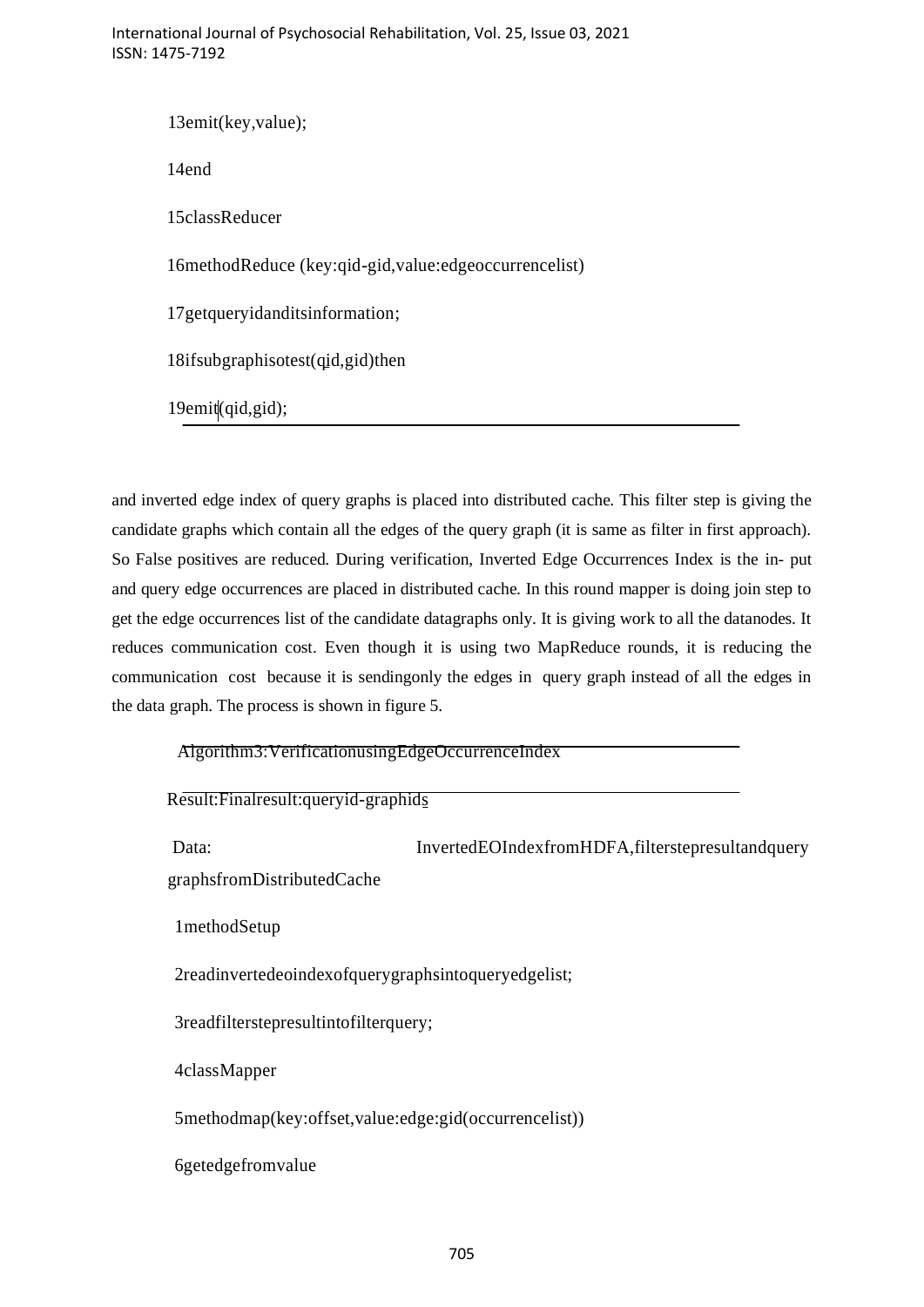7searchinqueryedgelist 8ifedgefoundinqueryedgelistthen 9getgraphidslistintogidsandoccurrences 10getqueryidslist intoqids 11foreachqidinqidsdo 12getresultgidsfromfilterquery(qid; 13foreachgidinresultgids; 14occurrencelist=resultgids.get(gid); 15key=qid+gi; 16value=edge+occurrencelist 17emit(key,value) 18end 19ClassReducer 20methodreduce(key:qid-gid,Value:edgeoccurrencelist) 21getqid-gidanditsedgeoccurrencelist 22getqueryidanditsinformation 23ifsubgraphisotest(qid,gid)then 24output(qid,gid)

# **4.4 Index maintenance phase**

When we want to add or delete some graphs from database we need to update the inverted edge index. In this phase new graphs are added to the index and delete graphs are deleted from the index using single MapReduce round.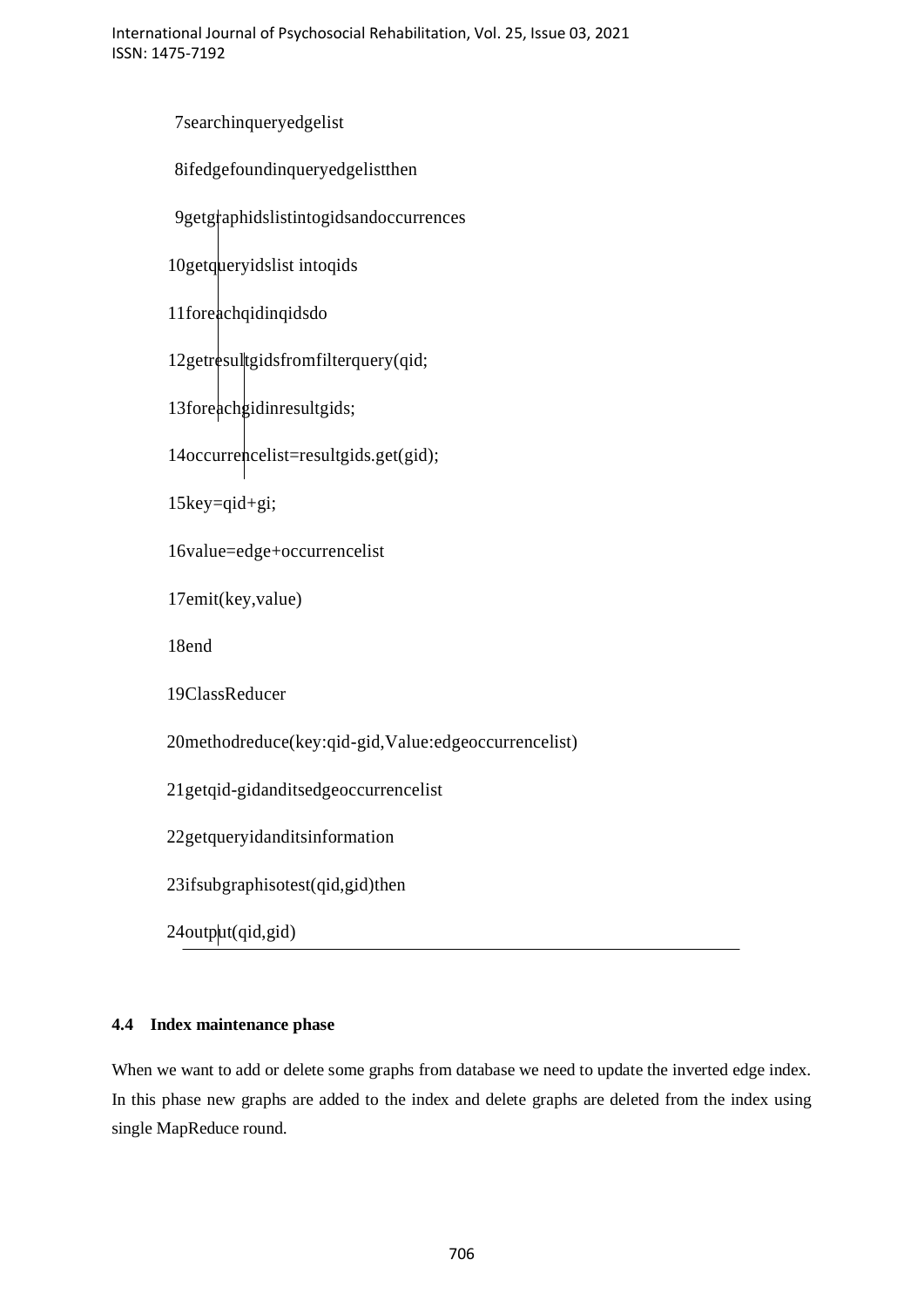#### International Journal of Psychosocial Rehabilitation, Vol. 25, Issue 03, 2021 ISSN: 1475-7192

All the graphs which we want to add or delete are prepared as update inverted edge index as preprocessing step. Each machine read the update inverted edge index from distributed cache. Index file is the input to the mappers. Each mapper read the contents of inverted edge index file line by line and verify with update inverted edge index using edge label, if it is matched then do the modification and send the modified copy to output file ie stored on hadoop distributed file system (HDFS).



(a) Graphs to delete (b) Graphs to insert

Figure 4: Graphs to insert into/delete from the Graph Database

#### **4.4.1 Incremental maintenance of inverted Edge Index and Inverted Edge Occurrence Index**

This is the third step of MRDGG. In this step we are updating the index files. We have to do the two steps adding or removing index in graphs is also termed as index maintenance.

- Graphs are added to the inverted index
- The graphs are deleted from inverted index
- The data graph to which we want to assign index must be loaded into

#### Distributed cache

- The data graphs which we want to delete from index should be loaded into distributed cache
- New graphs are assigned inverted edge index
- Assign the inverted edge index for the graphs that are going to be deleted
- Join operation is performed based on the edge with add graph list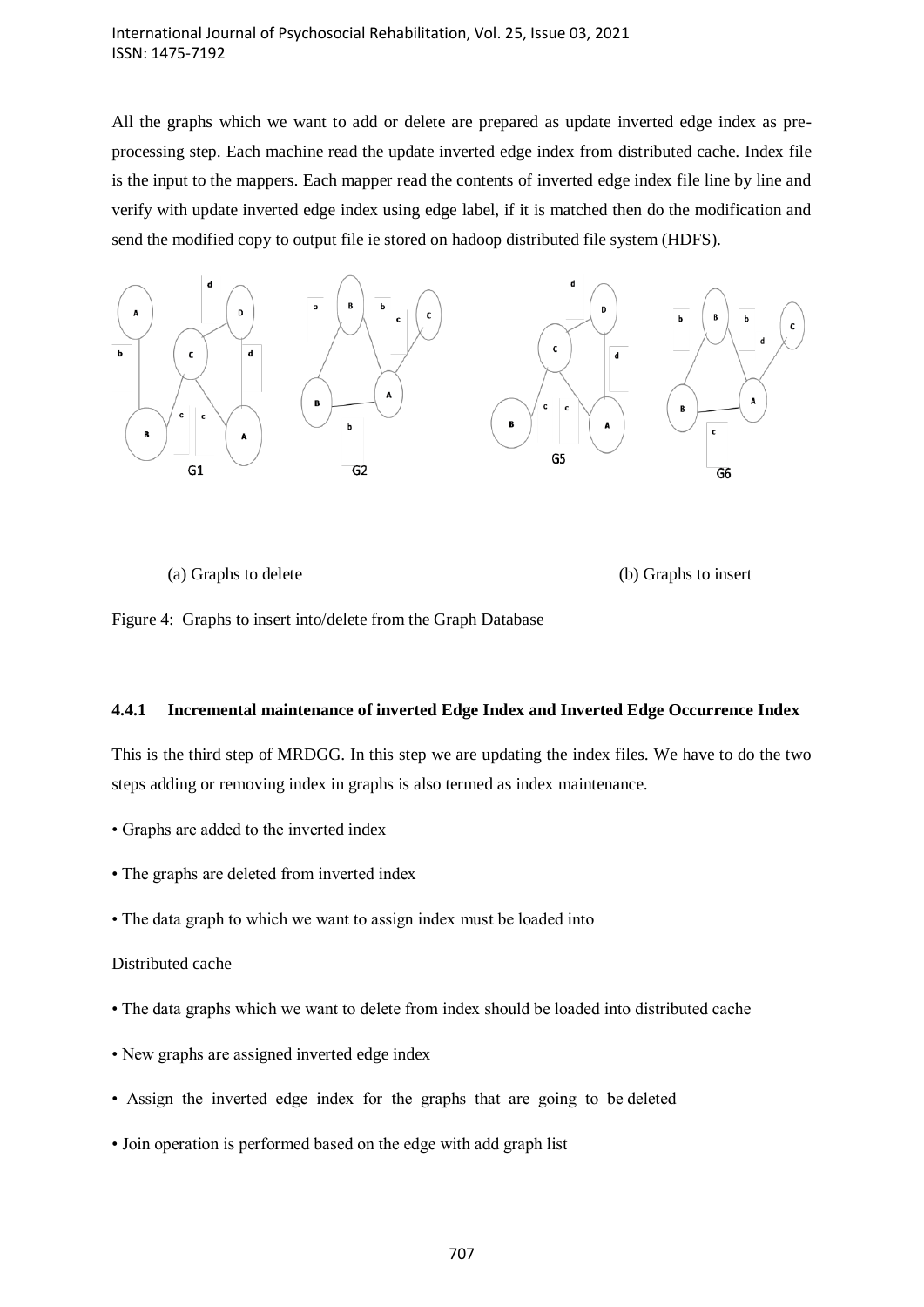- Join operation is performed based on the edge with add graph list
- When new graph id's are added then the inverted index is updated.
- After deleting the group id's update the inverted index
- Output the updated list to updated index file

This type of indexing takes less time to read a particular file which contains the edge. Simultaneously all machines are involving in the updating process.

# **5. OPTIMIZATION**

We discuss one optimization technique for the filter step of query processing in this section.

#### **5.1 Count information in the Index**

Along with graphid the count (how many times the edge present

in this graph) is added in the index file. for the above example  $\langle A, B \rangle \geq g(2)$ , g2 If number is not specified after graph id means edge exists one time in that graph, otherwise the specified no of times. During filter step count is used to filter the data graphs to delete and insert graphs.

| Edge                 | <b>Graph Set</b>  |
|----------------------|-------------------|
| $<$ A B c $>$        | G6 I              |
| <b b=""></b>         | G6 I, G2 D        |
| $\leq$ A C $\approx$ | G5 I , G1 D, G2 D |
| ⊲B C c>              | <b>G5 I, G1 D</b> |
| <c d=""></c>         | G5 I, G1 D        |
| <a d=""></a>         | G5 I, G1 D        |
| <a c="" d=""></a>    | G6 I              |
| <a b=""></a>         | G6 I, G1 D, G2 D  |

Figure 5: Edge index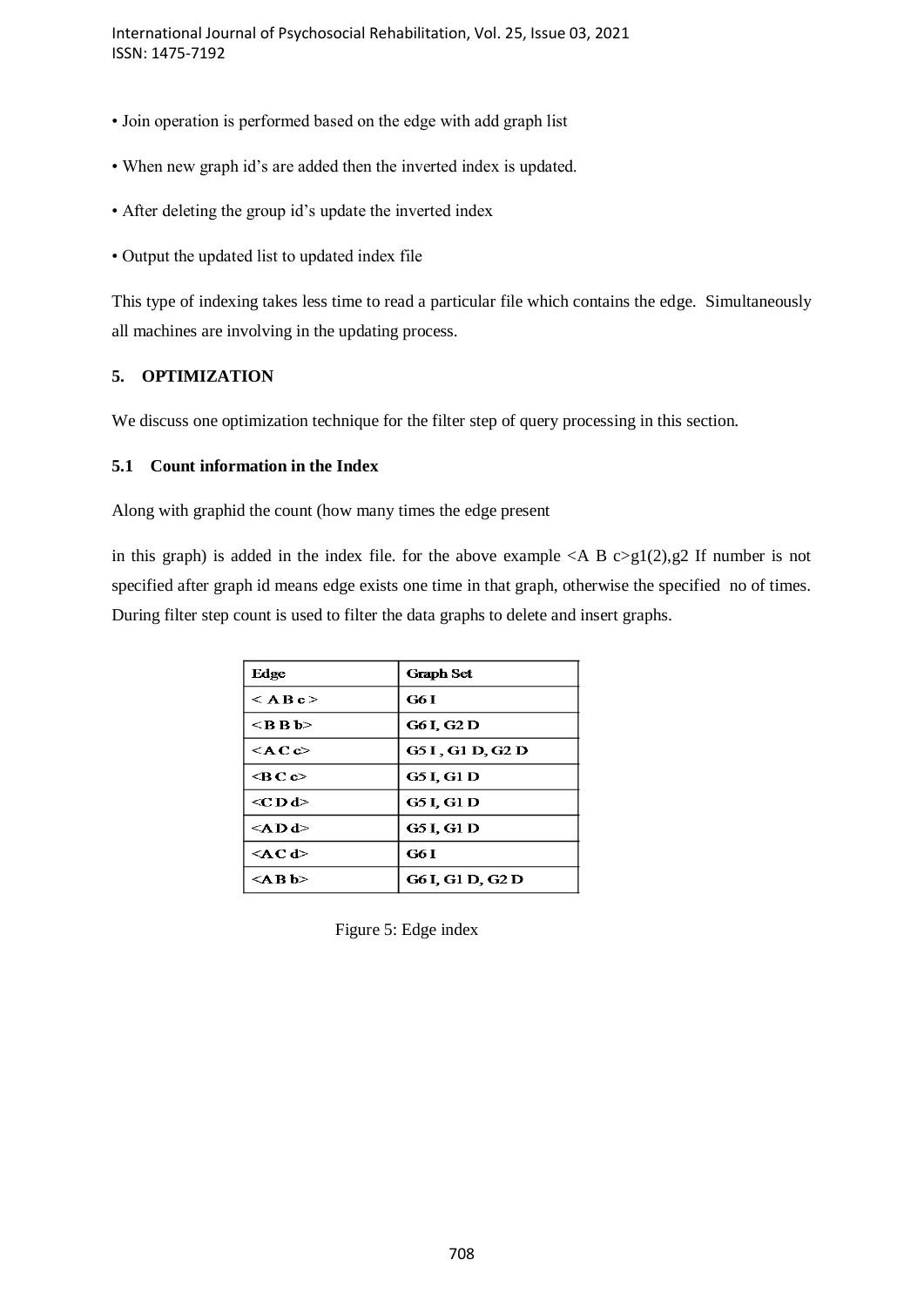| Number of Graphs | NumberofGraphs | Average size of each graph |
|------------------|----------------|----------------------------|
| Yeast            | 79599          | 23.5                       |
| P388             | 41470          | 26                         |
| SN12C            | 40002          | 31.5                       |
| OVCAR-8          | 40514          | 31.5                       |
| NCI-H23          | 40351          | 31.5                       |
| MOLT-4           | 39763          | 30.5                       |
| $PC-3$           | 27507          | 32                         |
| SF-295           | 40269          | 32                         |
| SW-620           | 40530          | 31                         |

#### Table 1: Real Life Biological Datasets

If the count in data graph is more than the count in the query graph then only it will come into result. This improves the performance of filtering more. The filtering rate is more. The performance variation is discussed in the result section.

#### **6 EXPERIMENTS**

Experimental results are briefly described in this section. The performance of MRDGG on synthetic and real datasets was analyzed. The two indexing implementations in MapReduce are compared in our experiment described the existing implementations outcomes later the proposed method outcomes are described in detail.

#### **6.1 Experimental setup**

#### **6.1.1 Datasets**

The experiments were conducted using the dataset shown in Table 1, these collected from online source PubChem website. PubChem has more than one million chemical structures. Each graph contains 24.98 vertices, 26.76 edges, 4.5 distinct vertex labels, 3.0 distinct edge labels on average, and the total number of distinct vertex labels and distinct edge labels is 82 and 4, respectively. We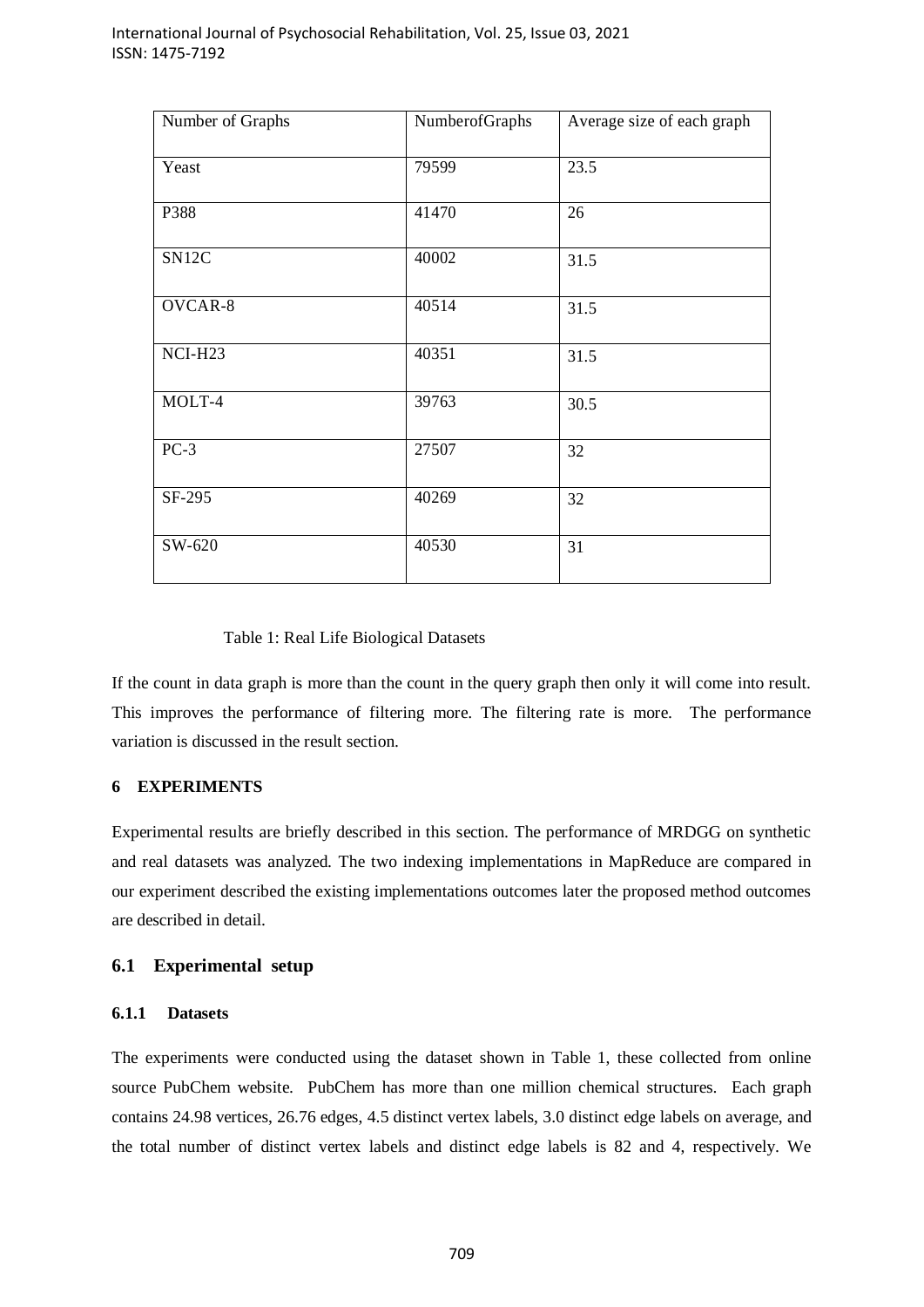generated the synthetic dataset of size 3 lakh graphs and graph queries, which contain various number of queries ie  $|Q| = 100$ , 200, 300 upto1000.

#### **6.1.2 Implementation platform**

The implementation platform is java and Hadoop (version 1.2.1) an open source version of MapReduce. The data is stored in Hadoop Distributed File System(HDFS) an open source implementation of Google File System GFS[18]. A local cluster with 8 nodes is used to test our experiment. Front-end: HP Proliant DL380P Gen8

2 x Intel Rxeon R CPU E5-2640 (2.5 GHz / 6-core/15MB / 95w) Processor Intel 7500 chip set with node controller, 64 GB RAM, HP SA 410i RAID controller with 1 GB Storage: HP MSA2040 SAN SFF / 24 x 300GB HDD / 8\*16GB POETS OS: Rocks Cluster 6.1.1+CentOS 6.5 Server with Hadoop1.2.1 Node Intel R xeon R CPU E5-264 0 (2.5 GHz / 6-core/15MB / 95w) Processor, 16GB RAM, 2\* 300GB HDD Intel 7500 chip set with node controller.

#### **6.2 Experimental results**

#### **6.2.1 Index Building Time versus Number of Data Graphs**

Multiple MapReduce indexing strategies efficiency is determined through this experiment. Figure 8 shows how the time taken by different indexing strategies. We observe that the edge indexing is taking less time compared to edge-occurrence indexing. Edge occurrence indexing has to transfer vertex ids this increase the communication cost also compared to edge indexing. Figure 12 (b) shows the time taken for index creation for real data sets showed in Table 1. After adding edge count to the indexing strategies then it is taking more time. As number of graphs is increasing time is taking more.





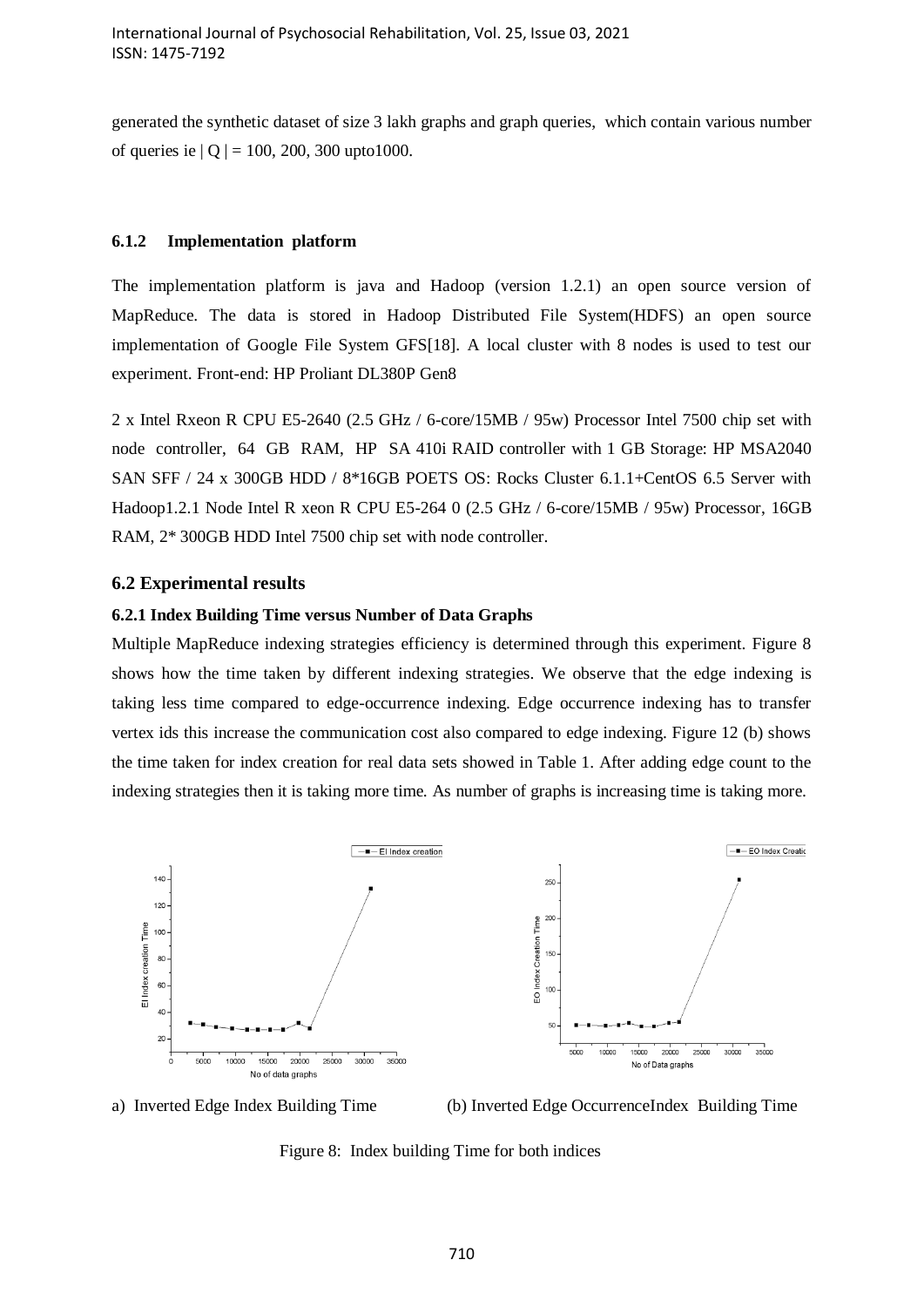

(a) Comparision of Both Indexes (b) Inverted Edge Index Time for Real Datasets



#### **6.2.2 Filter time for different number of data graphs**

To find how much time is taking for query processing using different indexing strategies and for different number of data graphs







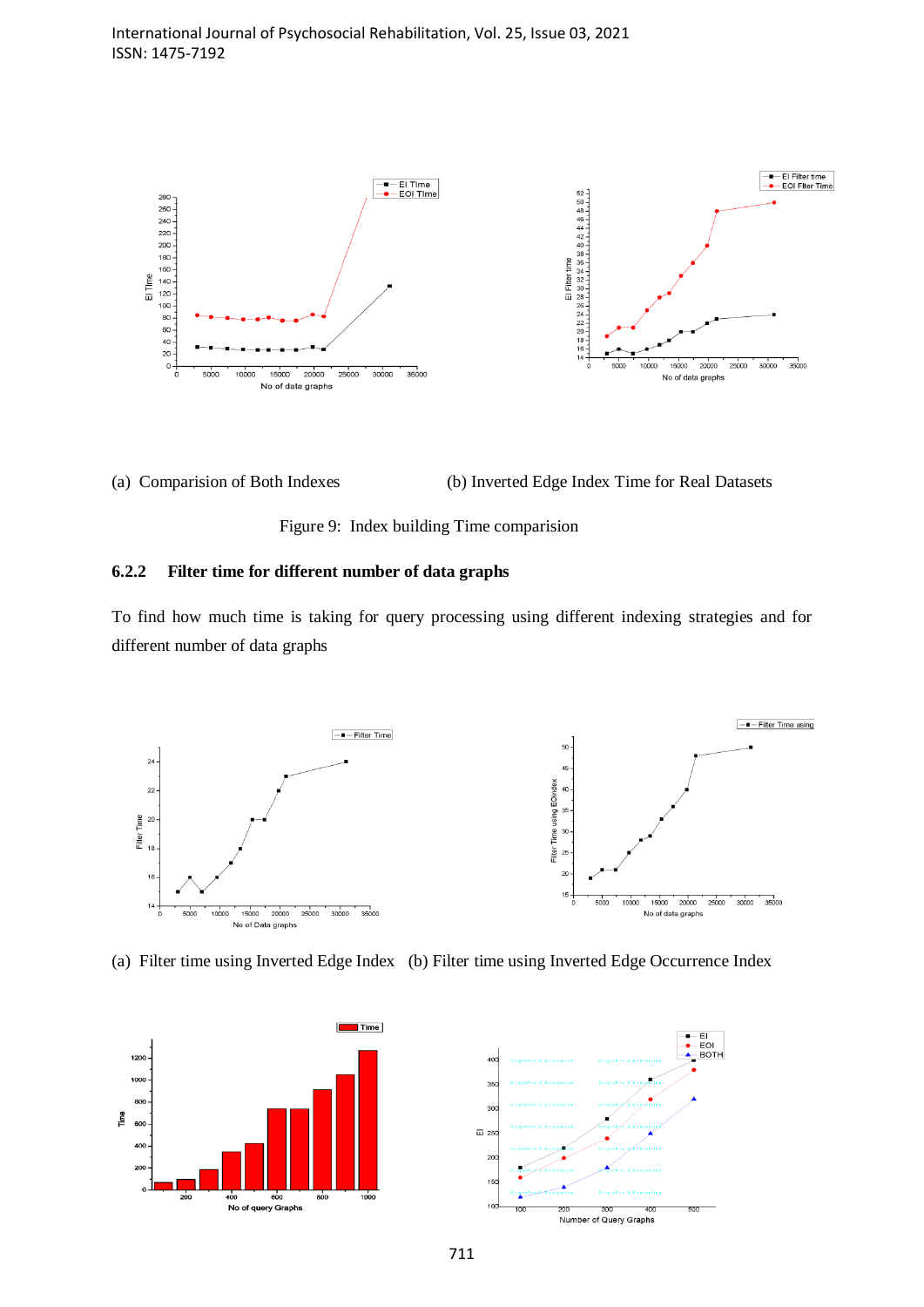(c) Comparison of Filter time using both (d) Comparison of Filter time using count indexes

#### Figure 10: Filter Time for Different Approaches

. Figure 10 shows that Edge Indexing is taking less time for filtering and is not used for verification, so we have to depend on the original graph database. So it is taking more time. Edge Occurrence Index is taking some more time compared to EI, but with only one round of mapreduce is sufficient for both filter and verification.

#### **6.2.3 Query Processing Time time for Synthetic data sets**

In this experiment we used 3 lakhs data graphs and different number of query graphs. Figure 11 shows that as no of query graphs are increasing then time is increasing. Sometimes if query graphs are not matched with data graphs then it takes less time because in the filter itself we eliminated false positives.

#### **6.2.4 Query Verification Time using EI and EI with Count**

In this experiment we conducted query processing using both EI and EI with count index. Using EI with count is filtering more no of candidate graphs. So the verification time is less compared to EI index. Figure 12 shows the comparison.



(a) Query Processing Time for synthetic

data sets (b) Query Processing Time for Yeast data sets Figure 11: Query Processing Time vs Number of Query Graphs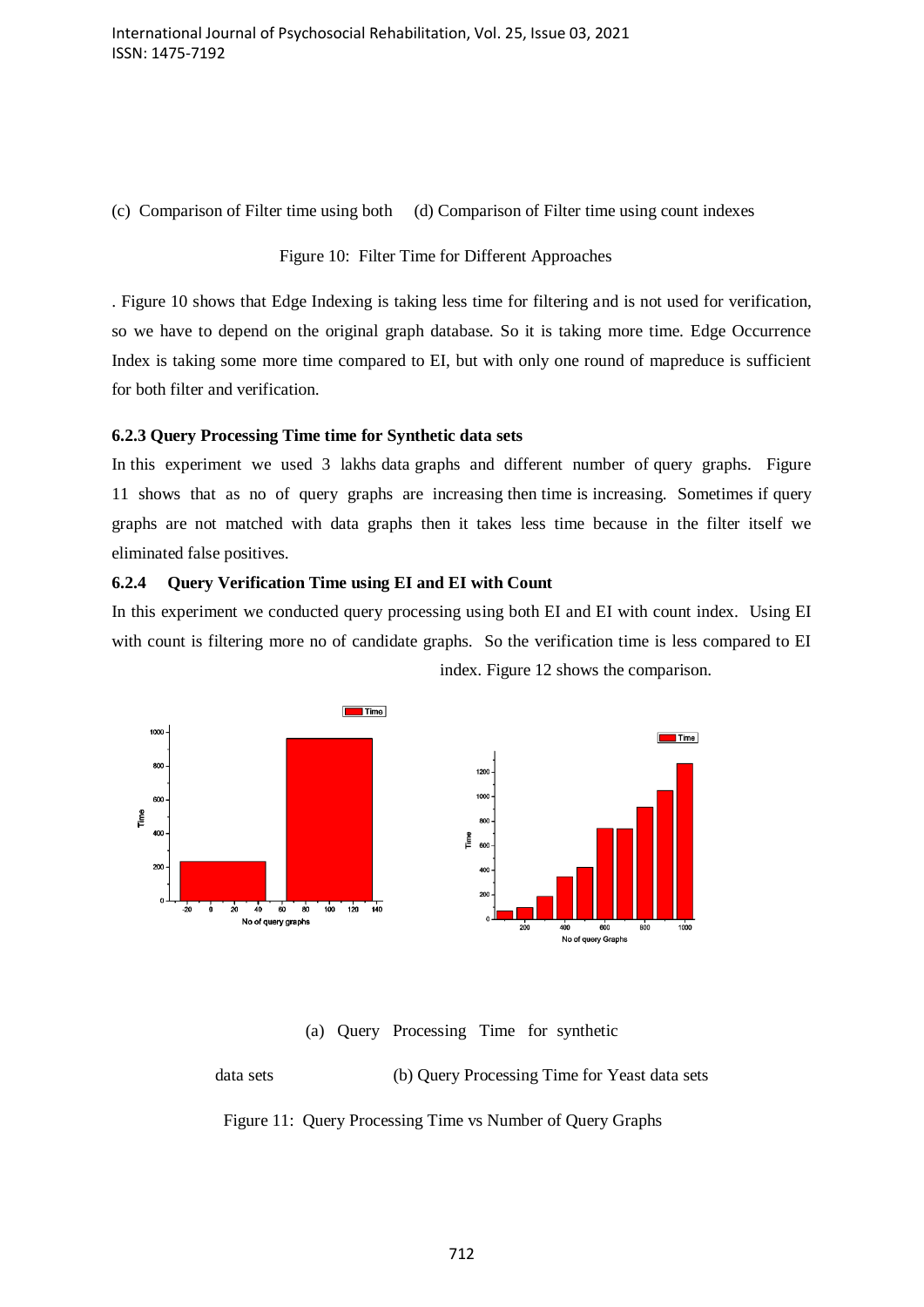#### **6.2. 5 Comparison of EI and EOI and Both Approaches**

In this experiment we conducted experiments using all three approaches. EI is taking less time compared to the EOI. Because EI is doing filter efficiently. EOI is taking more time for both filter and verification steps. If we combine both the approaches it is taking less time and less communication cost.



Figure 12: Verification Time

Figure 13 shows the comparison of three techniques. From that we can understand third technique is the best.



Figure 13: Comparison of three Approaches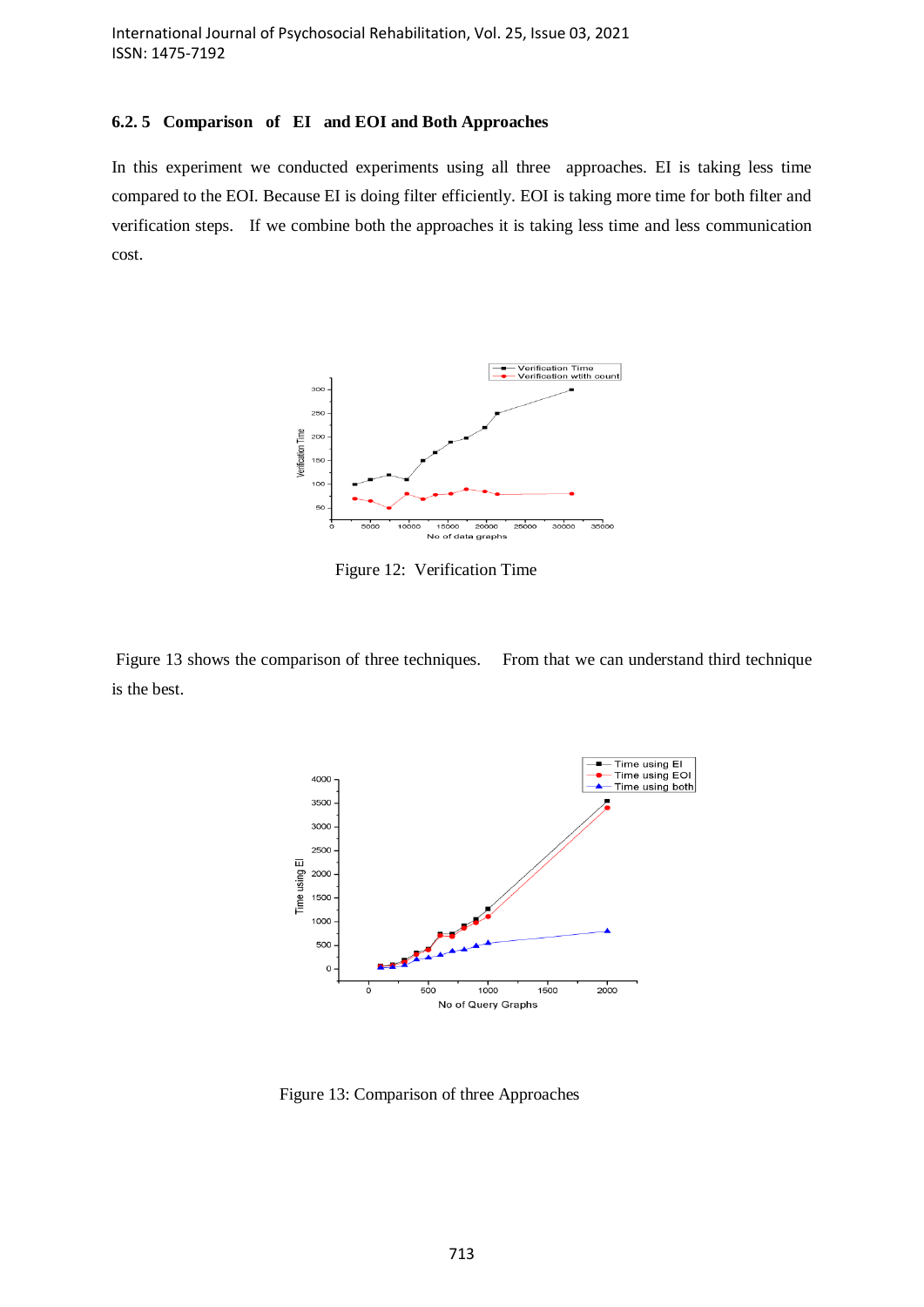# **7. CONCLUSIONS**

In this paper we present multiple graph query processing using Join Technique in MapReduce. Two indexing methods are proposed and used for batch graph query processing using MapReduce. We show the performance of MRDGG over real life and large synthetic datasets for various number of query graphs. We also compare the filtering rate after optimization. In future work, we will study the use of graph index to mine frequent subgraphs from a large graph database.

# **References**

[1] Aggarwal, C.C., Wang, H(eds): Managing and Mining graph data. Kluwer Academic Publishers, Dordrecht (2010)

[2] Mansurul A Bhuiyan, Mohammad AI Hasan : MIRAGE An Iterative Map Reduce based Frequent Subgraph Mining Algorithm 2013.

[3] M. Kuramochi and G. Karypis, "Finding frequent patterns in a large sparse graph\*," Data mining and knowledge discovery, vol. 11, no. 3, pp.243–271, 2005

[4] Giugno, R., Shasha, D: Graph Grep: A Fast and Universal Method for Querying Graphs. Proceedings of ICPR 2, 112-115 (2002)

[5] Yan,X.,Yu,P., Han, J.: Graph Indexing Based on Discriminative Frequent Structure Analysis. ACM Transactions on Database Systems 30(4),960-993(2005)

[6] Cheng, J., Ke, Y., Ng, W., Lu,.: FG-Index: towards verification-free query processing on graph databases in: Proceedings of ICDE (2007)

[7] He,H.,Singh, A.K.:Closure-Tree.: An Index Structure for Graph Queries. In Graphs, Proceedings of ICDE (2006)

[8] Haoliang Jiang ; Haixun Wang ; Yu, P.S. Shuigeng Zhou,: GString: A Novel Approach for Efficient Search in Graph Databases Proceedings of ICDE (2007)

[9] Song-Hyon Kim, Kyong-Ha Lee, Hyebong Choi and Yoon-Joon Lee, "Parallel Processing of Multiple Graph Queries Using MapReduce",DBKDA,2013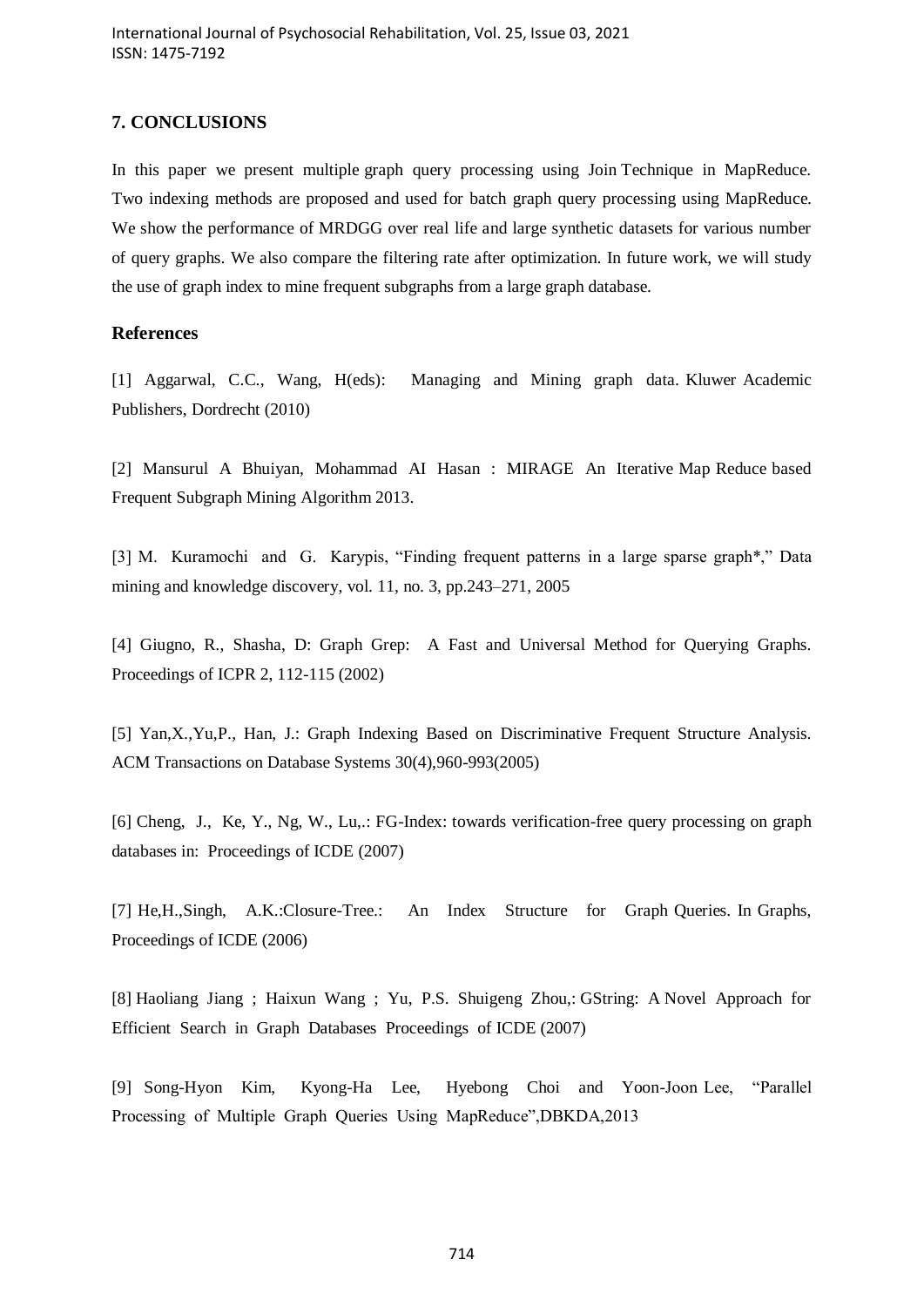[10] Fathimabi Shaik, R.B.V. Subramanyam, and D.V.L.N. Somaya- julu. "MSP: Multiple Sub-graph Query Processing using Structure-based Graph Partitioning Strategy and Map-Reduce." Journal of King Saud University-Computer and Information Sciences (2016).

[11] Fathimabishaik, R.B.V. Subramanyam, D.V.L.N Somayajulu,"Map- Reduce based Multiple SubGraph Enumeration Using Dominating-Set Graph Partition", International Journal of Information Engineering and Electronic Business(IJIEEB), Vol.9, No.2, pp.36-44, 2017. DOI:10.5815/ijieeb.2017.02.05.

[12] Willet, P.: Chemical similarity searching. J.Chem. Info. Comput.Sci. 38,983-996(1998)

[13] Dean, J., Ghemawat, S.: MapReduce: Simplified data processing on large cluster. In: Proceedings of OSDI, pp 137-150(2004)

[14] James Cheng, YipingKe, Ada Wai-chee Fu, Jeffrey Xu Yu: Fast Graph Query Processing with a Low-Cost Index.VLDB 2011.

[15] YifengLuo,Jihng Gun ndShugeng Zhou, Towards Efficient Subgraph- Search in Cloud Computing Environments. Spinger-verlag Berlin Heidel- berg 2011.

[16] G. Malewicz, M. Austern, A. Bik, J. Dehnert, I.Horn,N. Leiser, and G. Czajkowski, "Pregel: a system for large-scale graph processing," in Proceedings of the 2010 interna- tional conference on Management of data. ACM, 2010, pp.135–146.

[17] U. Kang, C. Tsourakakis, and C. Faloutsos, "Pegasus: mining peta- scale graphs," Knowledge and information systems, vol. 27, no. 2, pp.303–325, 2011.

[18] S. Ghemawat, H.Gobioff, S.T.Leung. The Google File System, in:proceedings of the 19th ACM Symposium on Operating Systems Prin- ciples, vol.37 of SOSP '03, ACM, New York, USA, 2003.

[19] S. Blanas, J. Patel, V. Ercegovac, J. Rao, E.Shekita, and Y. Tian, "A comparison of join algorithms for log processing in mapreduce," in Proceedings of the 2010 international conference on Management of data. ACM, 2010, pp. 975–986.